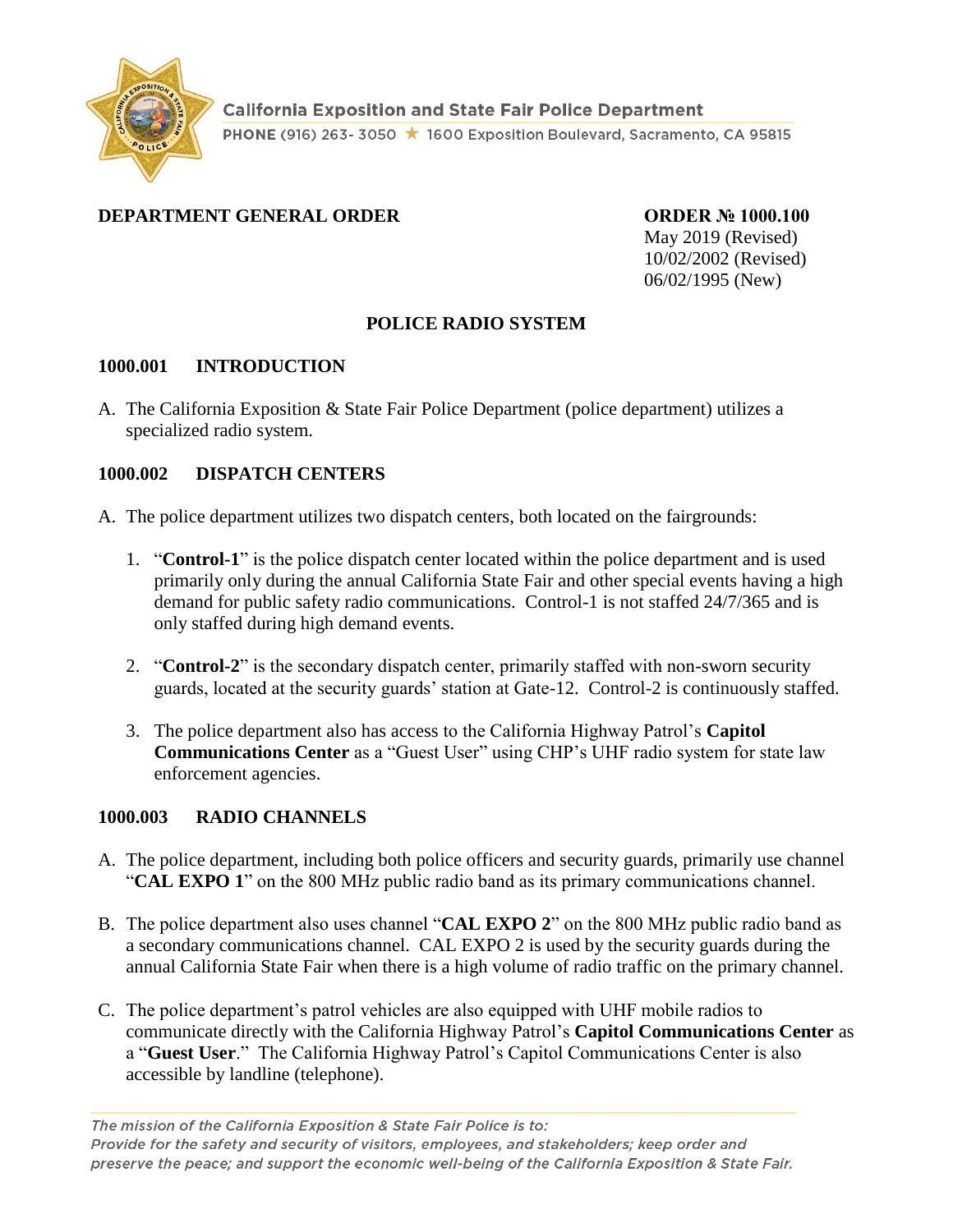# **1000.004 AUXILIARY RADIO CHANNELS**

- A. The police department also has several auxiliary radio channels on the UHF band. These radio channels are not regularly used. They are identified as:
	- 1. UHF Band **Security Main** channel.
	- 2. UHF Band **Security Simplex** channel.
	- 3. UHF Band **CAL EXPO Park** channel.
	- 4. UHF Band **CAL EXPO Administration** channel.
	- 5. UHF Band **CAL EXPO Transportation** channel.

### **1000.005 POLICE IDENTIFIERS**

- A. The following radio identifiers are used by police department staff:
	- 1. **Chief of Police** is referred to as "**400**."
	- 2. **Police Lieutenants** are referred to as **Lincoln-1**, Lincoln-2, etc. (Lincoln = Lieutenant)
	- 3. **Police Sergeants** are referred to as **Sam-1**, Sam-2, etc. (Sam = Supervisor)
	- 4. Police non-sworn **Administrative staff** is referred to as **Adam-1**, Adam-2, etc. (Adam = Administrative)
	- 5. Primary patrol officer is referred to as **Mobile-1**.
	- 6. **Secondary patrol officers** are referred to as **Mobile-5**, Mobile-6, etc.
	- 7. **Permanent Intermittent security guards** are referred to as **Xray-1**, Xray-2, etc.
	- 8. **Seasonal (T-Shirt) security guards** are referred to as **Tom-1**, Tom-2, etc. (Tom = T-Shirt)

# **1000.006 CHP RADIO CALL SIGNS:**

- A. The police department has entered into a service contract with the California Highway Patrol as a "**Guest User**" for the CHP Radio Call Signs. The list of radio call signs is updated every six (6) months.
- B. CHP call sign "**5201**" is designated for "occasional" Guest Users. Occasional Guest Users are not provided with individual radio call signs. Several police officers are listed as occasional Guest Users and use the common CHP call sign of "5201."
- C. CHP call signs 5202 through 5209 are designated for specific police officers (e.g. Mobile-1 patrol officer,) who are regular Guest Users of the CHP's UHF radio system.

# **1000.007 POLICE RADIO CODES**

- A. As a state law enforcement agency, the police department's "official" police radio code system is the CHP's "10 - 11" radio code system.
- B. However, the police department has a unique business model comprised of law enforcement officers that are employed for a variety of different local law enforcement agencies, many of